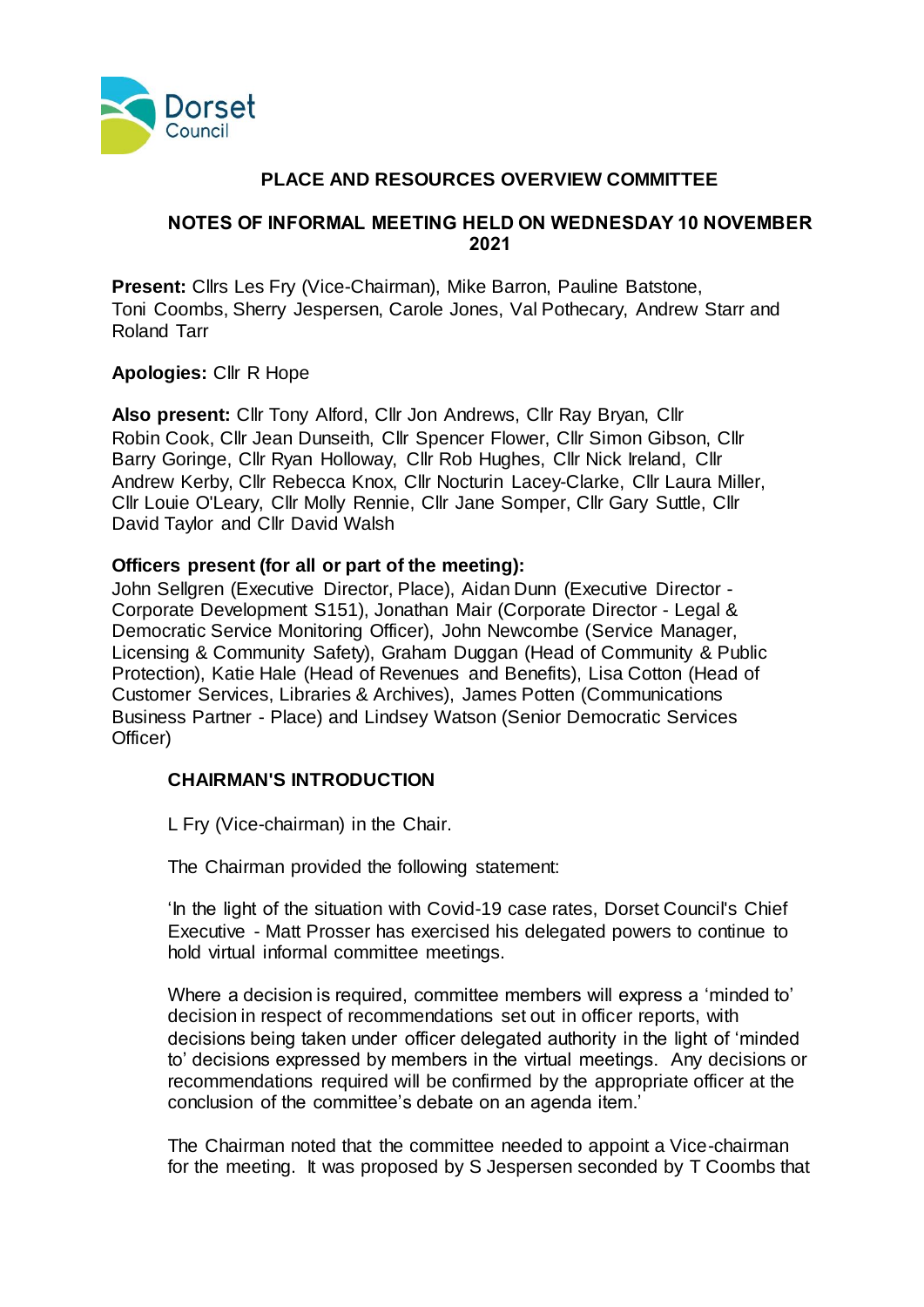C Jones be elected Vice-chairman for the meeting. This was supported by the committee.

### 35. **Declarations of interest**

There were no declarations of interest.

#### 36. **Public Participation**

There were no questions or statements from members of the public or local organisations.

### 37. **Questions from Members**

There were no questions submitted by councillors.

### 38. **Anti-social Behaviour related Public Spaces Protection Orders**

The committee received and considered a report of the Service Manager, Licensing and Community Safety with regard to proposals for Anti-social Behaviour related Public Spaces Protection Orders (PSPOs) for parts of the Dorset Council area. The report set out current PSPOs which were in place and which had been reviewed in consultation with statutory consultees. The committee was invited to review the revised draft orders in advance of a period of public consultation.

Discussion was held on the proposals and the following points were noted:

- Detail provided of the Community Safety Patrol Service operated in Weymouth and Portland
- Further discussion would be required in respect of enforcement issues
- A 'gating' proposal associated with Trinity Passage in Weymouth would form part of the public consultation
- The proposals did not seek to ban camping in coastal areas but would provide the ability to enforce and move people on where anti-social behaviour occurred
- Dorset and Wiltshire Fire and Rescue strongly supported the proposed order concerning fires on open land
- Further discussion would take place with Forestry England and information would be provided when the committee considered the proposed orders in February 2022
- The content of signage to be used in forest/open land areas was discussed.

It was proposed by S Jespersen seconded by R Tarr

### **'Minded to' Decision**

That the Place and Resources Overview Committee: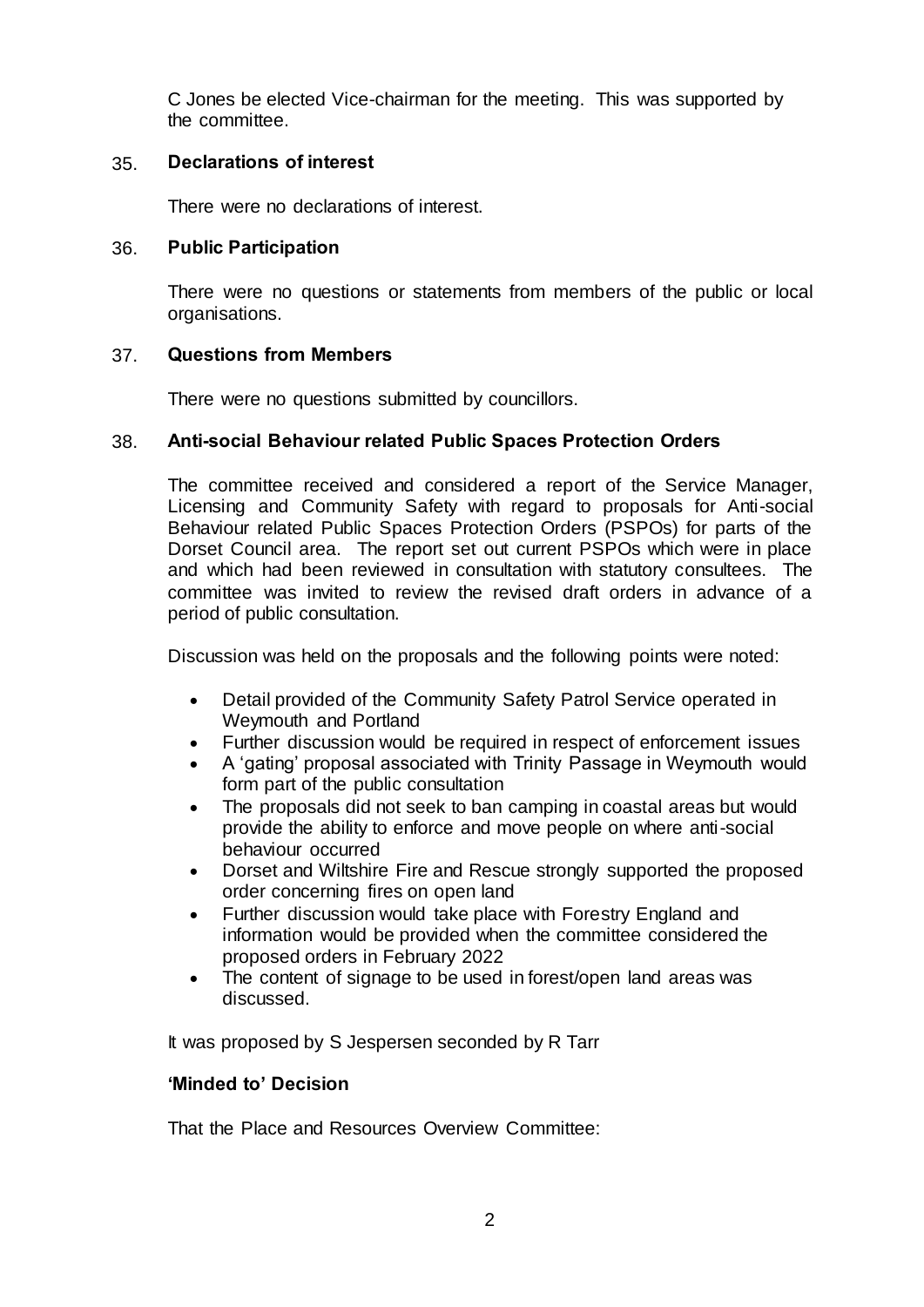- 1) Have considered the proposals for Anti-social Behaviour related Public Spaces Protection Orders for parts of the Dorset Council area
- 2) Support the draft Orders for publication for public consultation the results from which will help shape the final Orders.

The Executive Director of Place, having heard the debate, confirmed the 'minded to' decision, under delegated powers on behalf of the informal meeting of the Place and Resources Overview Committee.

### 39. **The future of revenues and benefits services at Dorset Council**

The Chairman noted that there were two exempt appendices associated with the report and that the committee would need to resolve to move into exempt business if councillors wished to discuss these.

The Executive Director of Corporate Development introduced a report which set out proposals for the future provision of revenues and benefits services for Dorset Council. The report recommended the creation of a single revenues and benefits service for Dorset Council, to provide a better level of customer service for residents, with a single process and contact details, making it easier, clearer and more accessible for people to pay council tax and make benefits claims. A short film was shown to the committee to set out the vision for future customer service.

Consideration was given to the issues arising from the report and during discussion the following points were raised:

- Opportunities to integrate council services
- Discussion around potential timescale for operation on single customer accounts – work was ongoing and timescales would be managed through the transformation programme
- A request was made for a councillor webinar on this area of work
- A point was noted that Overview should keep a watch on debt recovery issues in the council
- Arrangements for scrutiny of the revenues and benefits service moving forward. Recommendation 3 in the report recognised the role of the Place and Resources Scrutiny Committee in this area and it was noted that performance could be incorporated into recommendation 3
- The movement of the eastern and northern areas onto the new system would be carefully managed
- Further discussions would need to be held, including around financial implications, once the report had been through the democratic processes.

It was proposed by V Pothecary seconded by C Jones

It was noted that the additional words 'and performance' would be included in recommendation 3.

### **'Minded to' Recommendation to Cabinet**